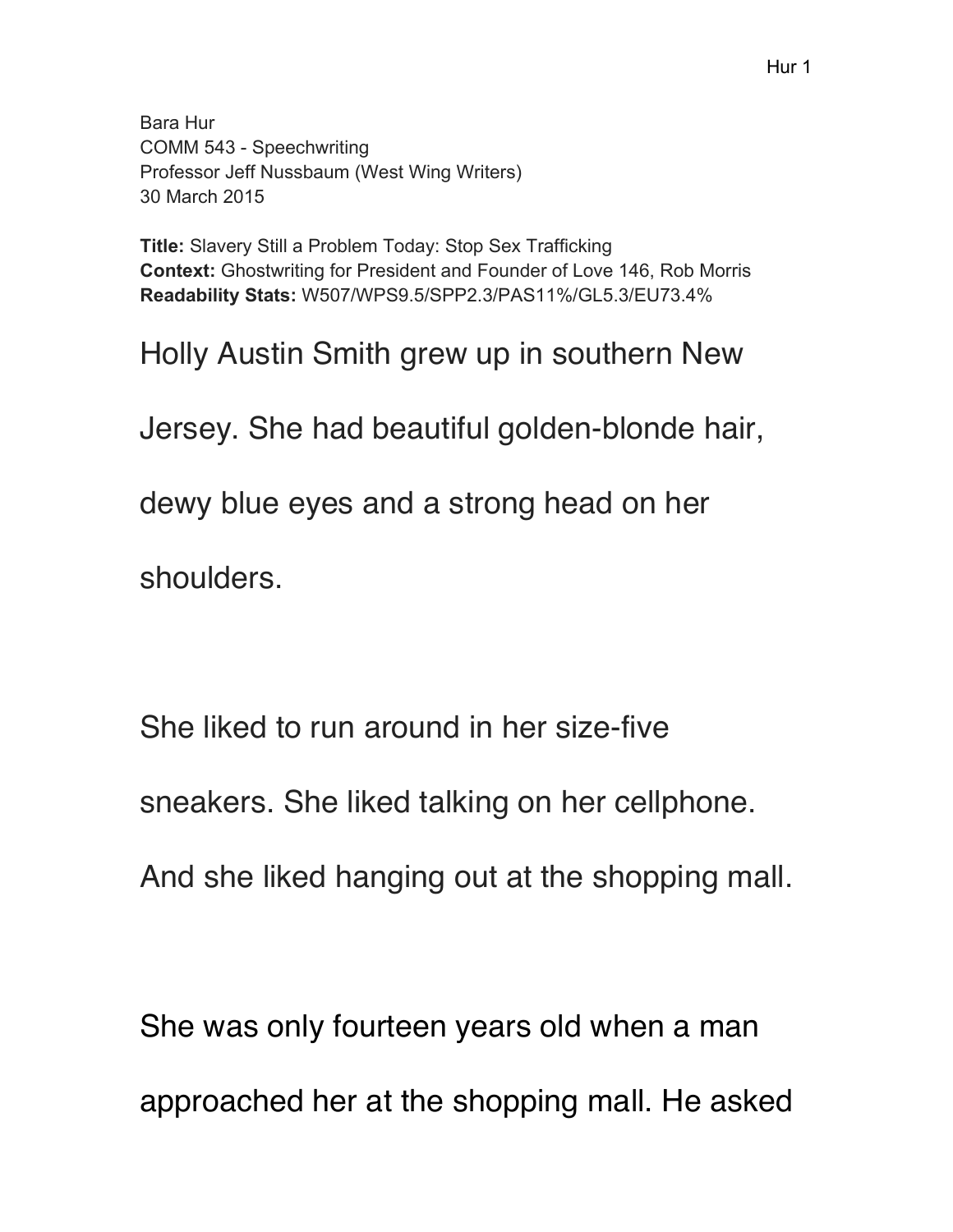for her phone number. Holly thought, "What could be the harm?"

He started to call her late at night. He said all the right things. He gained Holly's trust.

It wasn't long before he manipulated her. Took her. And forced her into prostitution.

Holly is not the only one. Every 10 minutes, a woman or child is trafficked into the United States for forced labor.<sup>1</sup> Each year, at least 100,000 to 300,000 children in America are

 <sup>1</sup> https://www.dosomething.org/facts/11-facts-about-human-trafficking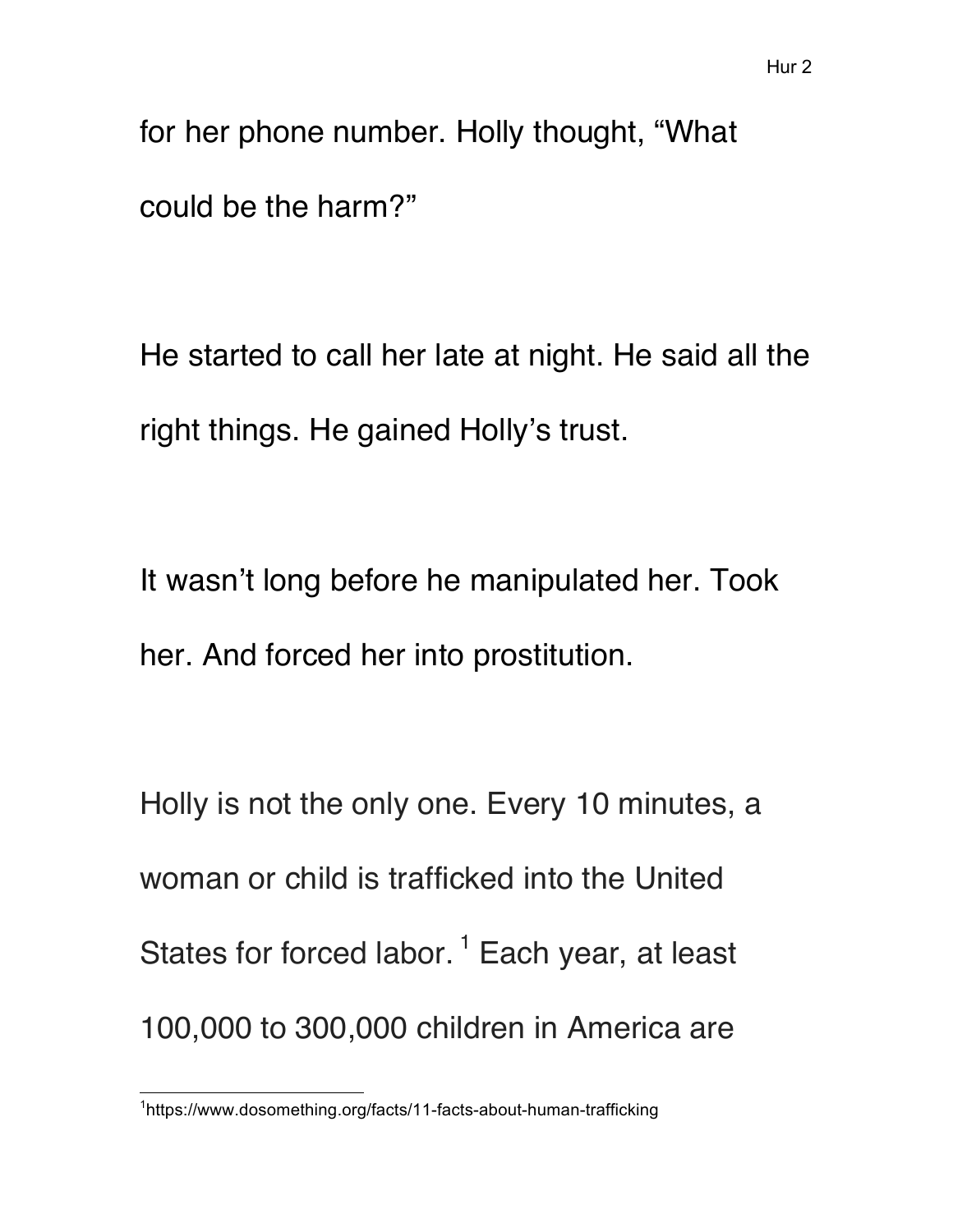victims of sex trafficking. <sup>2</sup> Every year, 1 million children are exploited by the sex trade industry around the world.<sup>3</sup>

Every day, Love146 fights to bring these numbers down to zero.

This December will mark the 150th year since the ratification of the 13th Amendment, which formally abolished slavery in the United States.

But slavery still persists today. It just looks very different today than it did hundreds of years ago.

 <sup>2</sup> http://www.cnn.com/2009/OPINION/11/25/carr.human.trafficking/index.html?eref=ib\_us <sup>3</sup>http://www.cicatelli.org/titlex/downloadable/human%20trafficking%20statistics.pdf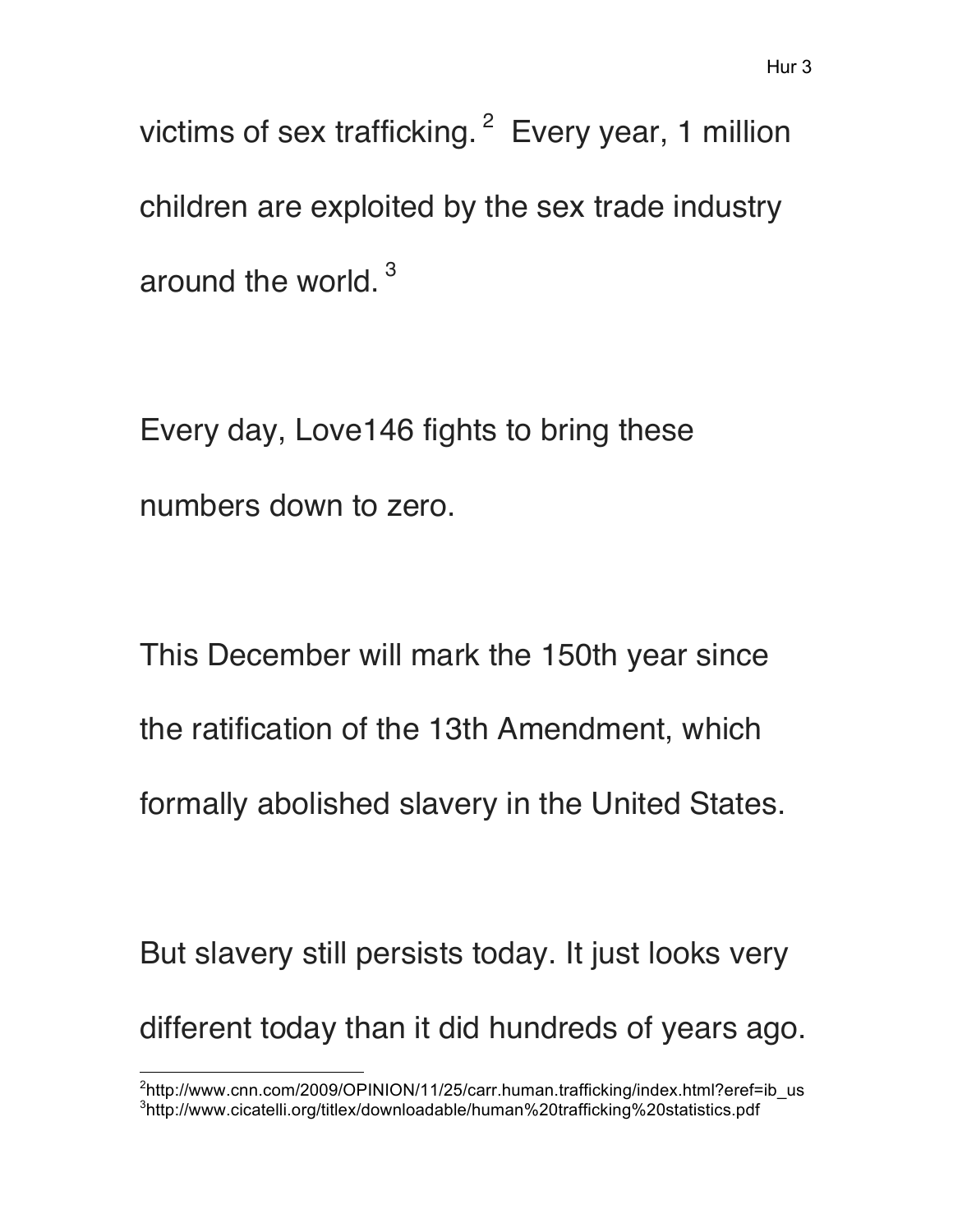We may no longer have slave masters. But instead, we have pimps.

We may no longer have black slaves working our cotton fields. But we have sex slaves on our streets.

We may no longer separate seats on our buses. But we separate ourselves from the larger issue going on in our streets. We disassociate ourselves from the sex trafficking going on before our very eyes.

Slavery is still around. But it shouldn't be.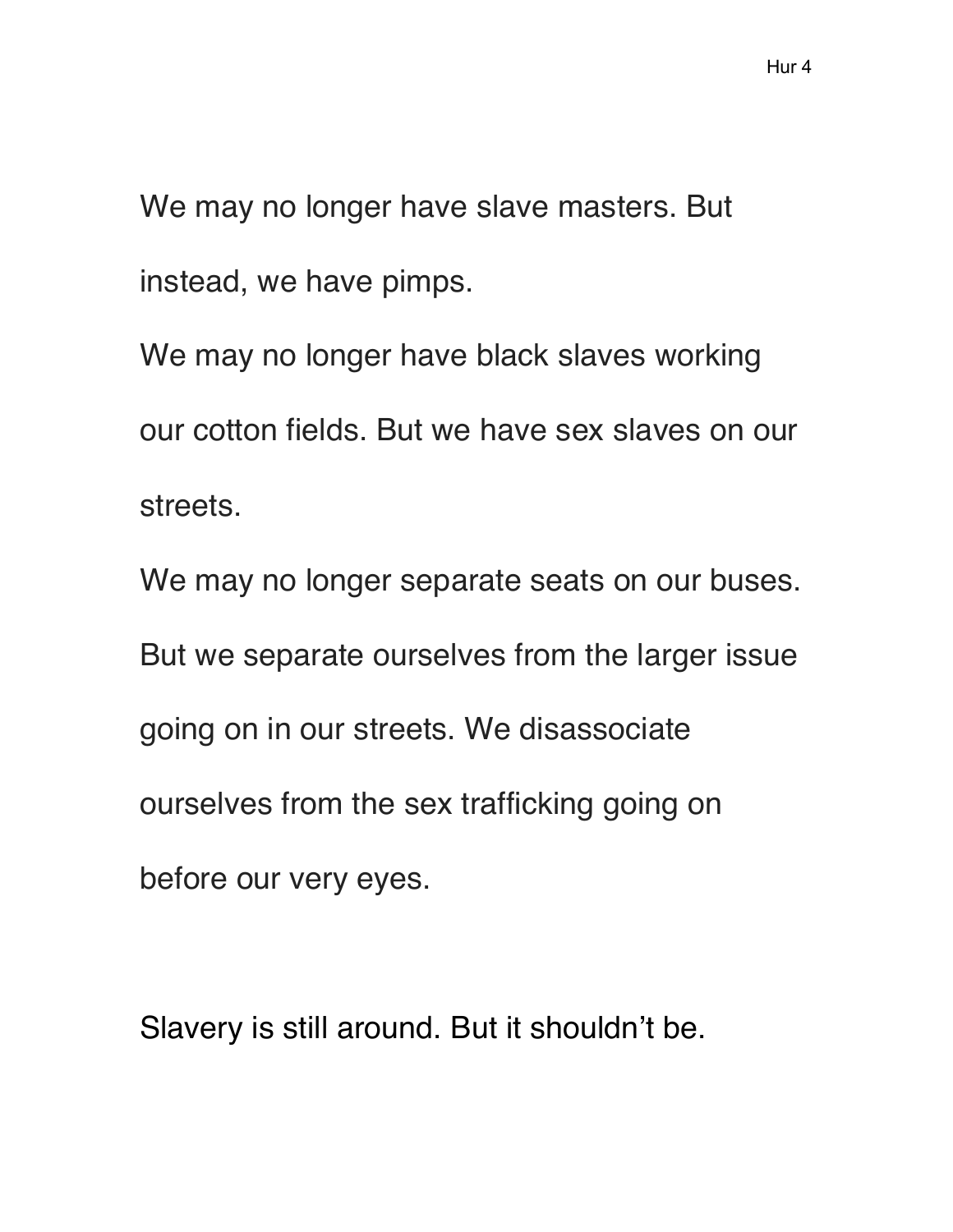We need to look this problem in the eye and say, "This is wrong. And we will not stand for this."

Love146 fights against sex trafficking.

Love 146 advocates to pass laws that recognize commercial sexual exploitation as a serious crime.

Love 146 pushes to enforce laws so sex traffickers can be held accountable for their actions.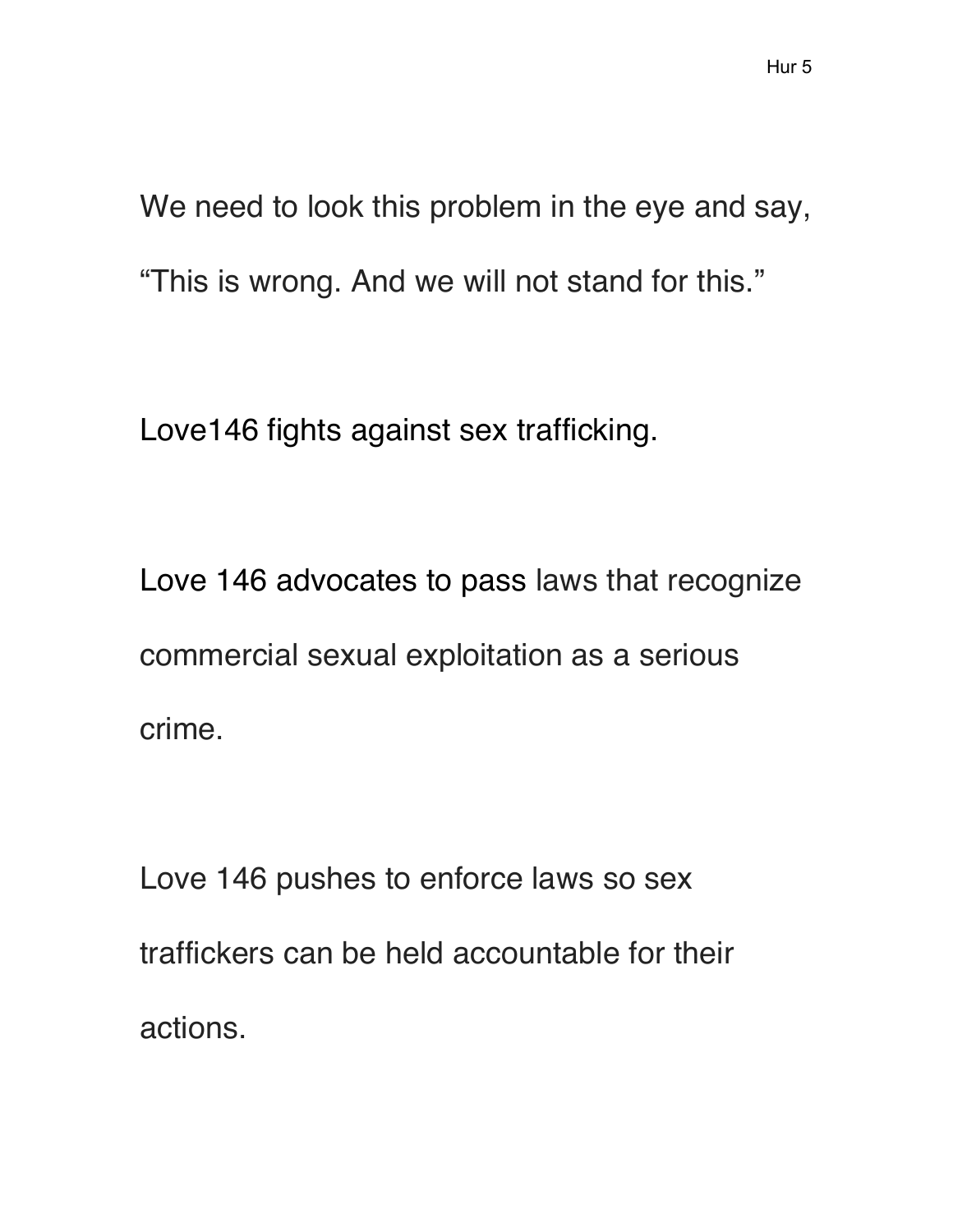Love 146 creates rehabilitation centers for victims to let girls like Holly know they are priceless. So they won't let someone else put a price tag on them.

People were created to be loved. Things were created to be used. But somewhere along the way, the world got it backwards. Today, things are loved. People are used.

Love 146 wants to remind little girls like Holly she isn't something to be used. That she is not